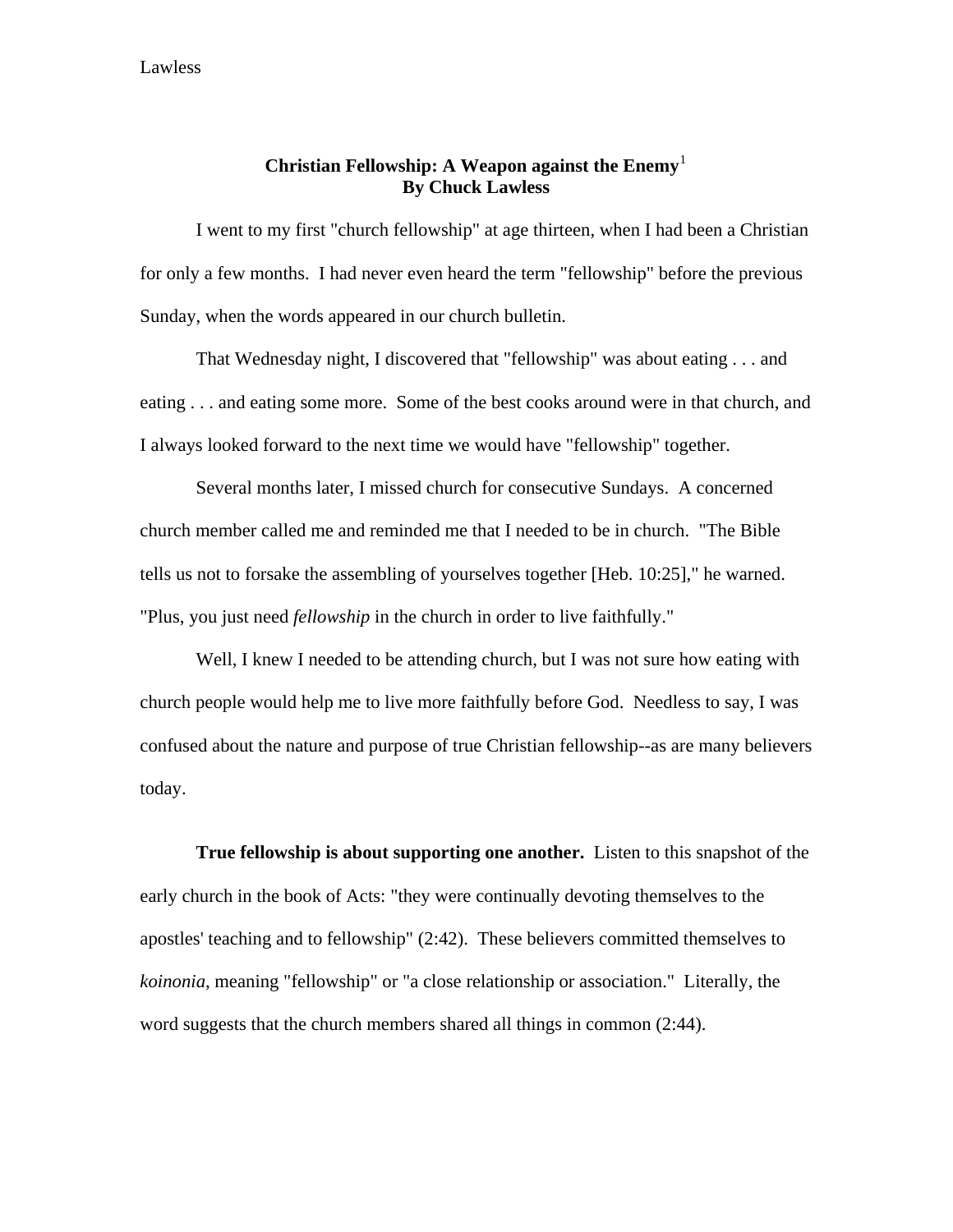The church supported one another by distributing their material goods to those in need (2:44-45). They also shared food together (2:42, 46), primarily meeting in their homes for common meals. The young Christian community shared life together, sustaining one another as the body of Christ.

Support in the church is not limited to sharing goods and meals, however. True fellowship is evidenced when all believers rejoice when one member is honored, and all believers suffer when one member is hurt (1 Cor. 12:26). Believers truly in fellowship will bear one another's burdens (Gal. 6:2). In this kind of unity, no single member is insignificant, and all members are prepared to fight spiritual battles together.

## **True fellowship is about building up one another in the faith.** In genuine

fellowship, believers strive to build each other up rather than tear each other down.

 Read some of Paul's commands about building up the body of Christ, and notice how edification cannot be separated from the fellowship of Christian relationships:

- "So then we pursue the things which make for peace and the building up of one another." (Rom. 14:9)
- "Each one of us is to please his neighbor for his good, to his edification." (Rom. 15:2)
- "Speaking the truth in love, we are to grow up in all aspects unto Him who is the head, even Christ, from whom the whole body, being fitted and held together by what every joint supplies, according to the proper working of each individual part, causes the growth of the body for the building up of itself in love." (Eph. 4:15-16)
- "Let no unwholesome word proceed from your mouth, but only such as word as is good for edification according to the need of the moment, so that it will give grace to those who hear." (Eph. 4:29)
- "Therefore encourage one another and build up one another, just as you also are doing." (1 Thess. 5:11)

One of the goals of a healthy church is to "present every man complete in Christ"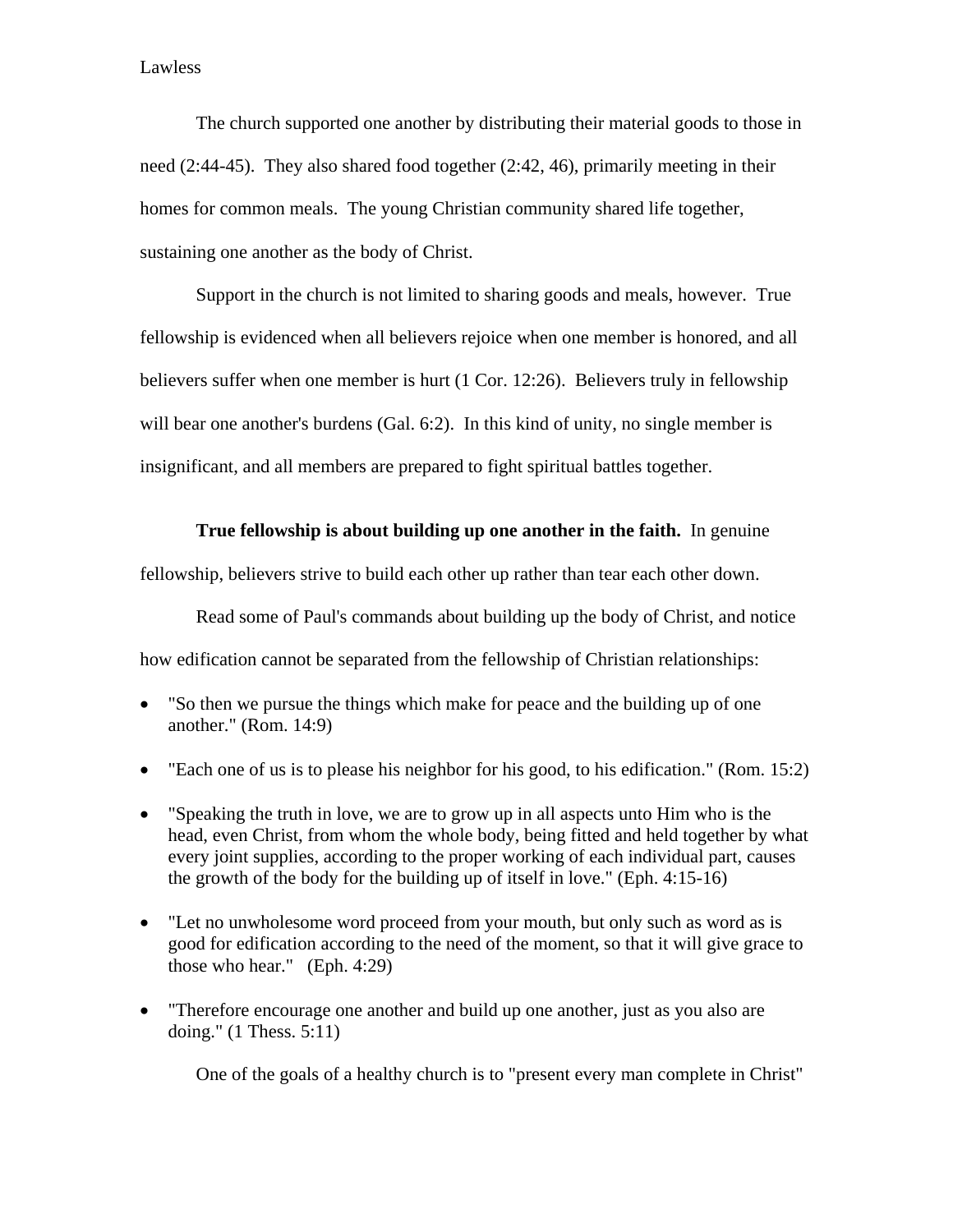(Col. 1:28), and genuine fellowship leads toward that goal. Believers who are affirmed, encouraged, loved, and supported are much more likely to march forward in Christian faithfulness when the enemy strikes.

**True fellowship is about encouraging one another to love others and to do good deeds.** Hebrews 10:25 says much more than just "you need to be in church." Rather, the text must be understood in the light of the previous verses that call believers to "hold fast" and to "stimulate one another to love and good deeds" (10:23-24). The writer of Hebrews expected believers to hold each other accountable to Christian living, particularly in light of a coming day of judgment (v. 25).

One of the reasons Christians met together was to prod each other toward faithful Christian living, especially when they faced persecution (see Heb. 10:32-39, 12:4). Believers who neglected the gatherings missed opportunities to receive the support and motivation they would need. Indeed, they faced great danger if they continued to live outside of God's will, apart from Christian encouragement and accountability.

True fellowship is not just about coming to church; it is about exhorting each other to persevere in faith. As you might recognize, exhortation and encouragement from fellow believers are especially important when we are under spiritual attack.

Brad is an example of a Christian for whom genuine fellowship has made a difference. He became a believer as a teenager, but found himself making immoral choices in his mid 30's. His pastor and deacons loved him enough to confront him. In fact, they informed him that the church would take disciplinary action against him if he ignored their interventions.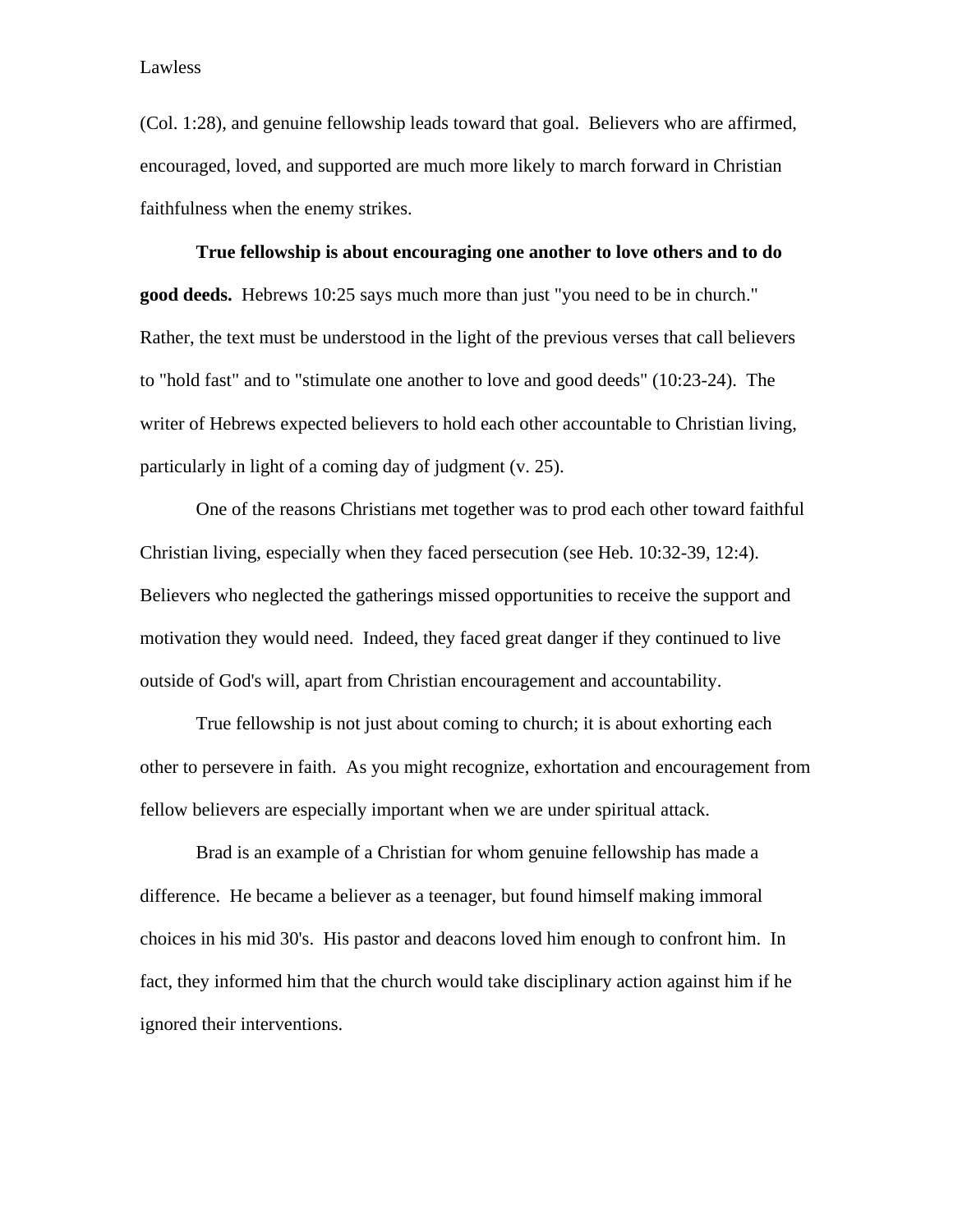That possibility awakened Brad to the seriousness of his wrong choices. He returned to the church, publicly sought their forgiveness, and agreed to be held accountable for his actions. Today, Brad is a faithful church member, supported by his local church and daily encouraged to stay faithful. *That* is genuine fellowship--the kind that alarms the enemy.